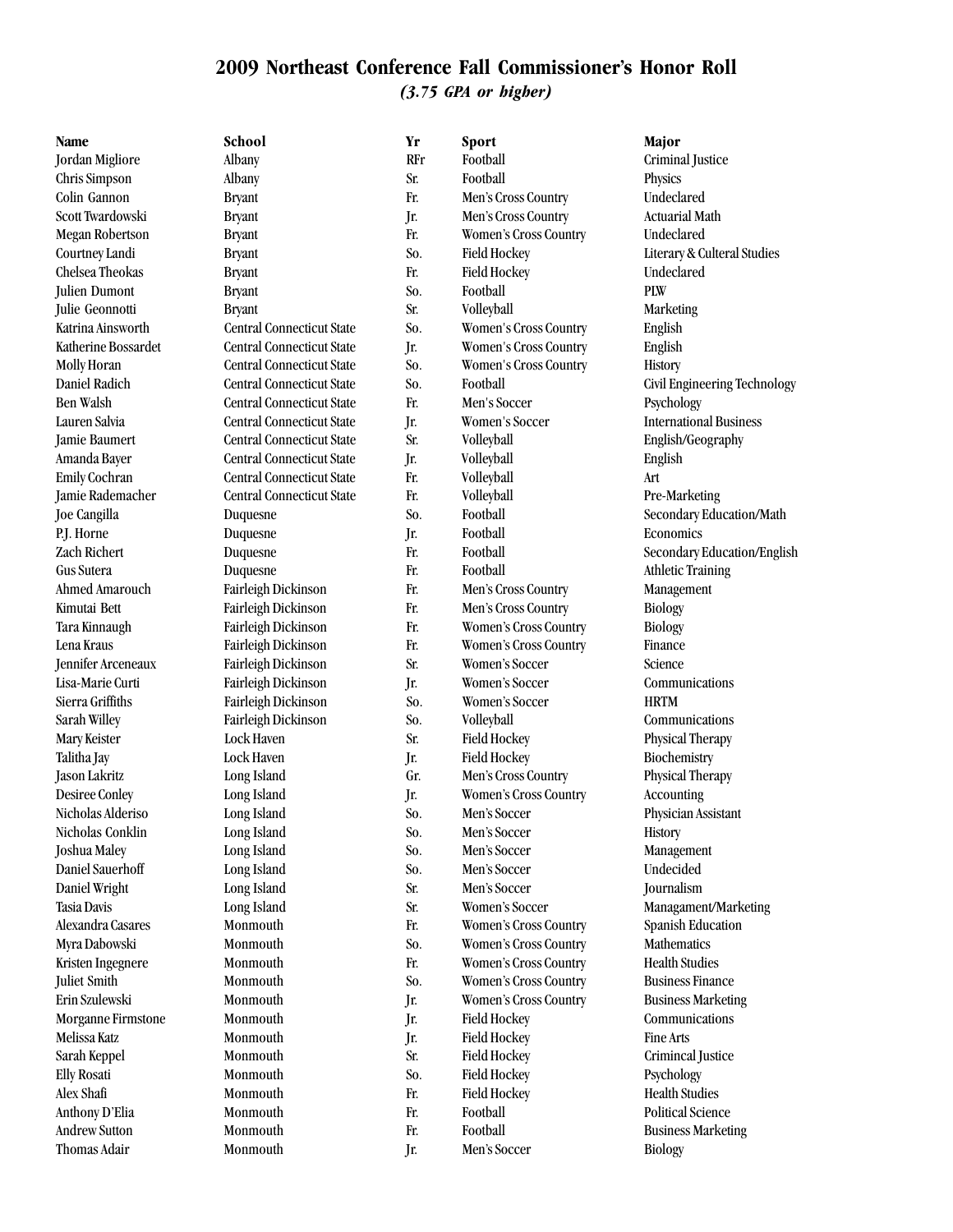Andrew Dodds Monmouth Fr. Men's Soccer Business Management **Name School Yr Sport Major** Anthony Sendra Monmouth Fr. Men's Soccer Health Studies Amber Agostinelli Monmouth Fr. Women's Soccer Undecided Alessandra DeTata Monmouth Sr. Women's Soccer Business Administration Ali Kliment Monmouth Jr. Women's Soccer Political Science Shannon Rogers Monmouth Sr. Women's Soccer Criminal Justice Joe Perry Mount St. Mary's So. Men's Cross Country Information Systems Tom Pucciarella Mount St. Mary's Sr. Men's Cross Country American Studies Megan Kinsella Mount St. Mary's Fr. Women's Cross Country Undecided Eric Detzel Mount St. Mary's Jr. Men's Soccer Computer Science/Math James Glover Quinnipiac Fr. Men's Cross Country Political Science Daniel Martin Quinnipiac Sr. Men's Cross Country Masters in Teaching Kaitlynn Hammerton Quinnipiac Fr. Women's Cross Country Physical Therapy Lindsey Pierret Quinnipiac Sr. Women's Cross Country Business Kristen Stevens **Cuinnipiac** Sr. Women's Cross Country Physical Therapy Nicole Lewis Quinnipiac So. Field Hockey Science Studies Rodrigo Uchoa Quinnipiac Jr. Men's Soccer Finance Katelyn Kirby **Quinnipiac** So. Women's Soccer Management Lindsay Oliveri Quinnipiac Sr. Women's Soccer Public Relations Chelsea Smith Quinnipiac So. Women's Soccer Nursing Jillian Strassner Quinnipiac Fr. Women's Soccer Physican Assistant Stephanie Biediger Quinnipiac So. Volleyball Psychology Kelby Carey Quinnipiac So. Volleyball Liberal Arts Erin Overdevest Quinnipiac Sr. Volleyball Occupational Therapy Taylor Payne **Cuinnipiac** Cuinnipiac Fr. Volleyball Physical Therapy Brittany Baxter Rider Sr. Field Hockey Biology Kristine Kelly Rider Jr. Field Hockey Journalism Natasha Tukeva Rider So. Field Hockey Entreprenurial Studies Shane Brandt Robert Morris Fr. Men's Cross Country Biology BKristie Domis Robert Morris Fr. Women's Cross Country Nursing Jessica Duffell Robert Morris Jr. Women's Cross Country Finance Sarah Ellsworth Robert Morris So. Women's Cross Country Accounting Marie George Robert Morris So. Women's Cross Country Nursing Andi Matter Robert Morris Fr. Women's Cross Country Nursing Gillian Stern Robert Morris So. Women's Cross Country Media Arts Hayley Botha Robert Morris So. Field Hockey Finance Jessica Charles Robert Morris Sr. Field Hockey Social Science Stacie Woodle Robert Morris Sr. Field Hockey Elementary Education Brad Banas Robert Morris Fr. Football Engineering Kyle Cooper **Robert Morris** Fr. Football Sport Management Adam Lawrence Robert Morris Sr. Football Environmental Science Mike Lovely Robert Morris Jr. Football Actuarial Science Eric Lowry Robert Morris Fr. Football Undeclared Business Dan Mignogna Robert Morris Fr. Football Engineering Logan Miles Robert Morris So. Football Computer Info. Systems Nolan Nearhoof Robert Morris Fr. Football Biology Michael Shaffer Robert Morris Fr. Football Engineering Daniel Braun Robert Morris So. Men's Soccer Finance Kyle Macaulay Robert Morris Fr. Men's Soccer Biology Christy Baldesberger Robert Morris So. Women's Soccer Elementary Education Holly Sieradzki Robert Morris So. Women's Soccer Elementary Education Jaye Hellmich Robert Morris Jr. Volleyball Communication

Julia McCarty Monmouth Jr. Women's Soccer Elementary/Special Education Amanda Graham **Robert Morris** Jr. Volleyball **Nuclear Medicine Technology Jr.** Volleyball Nuclear Medicine Technology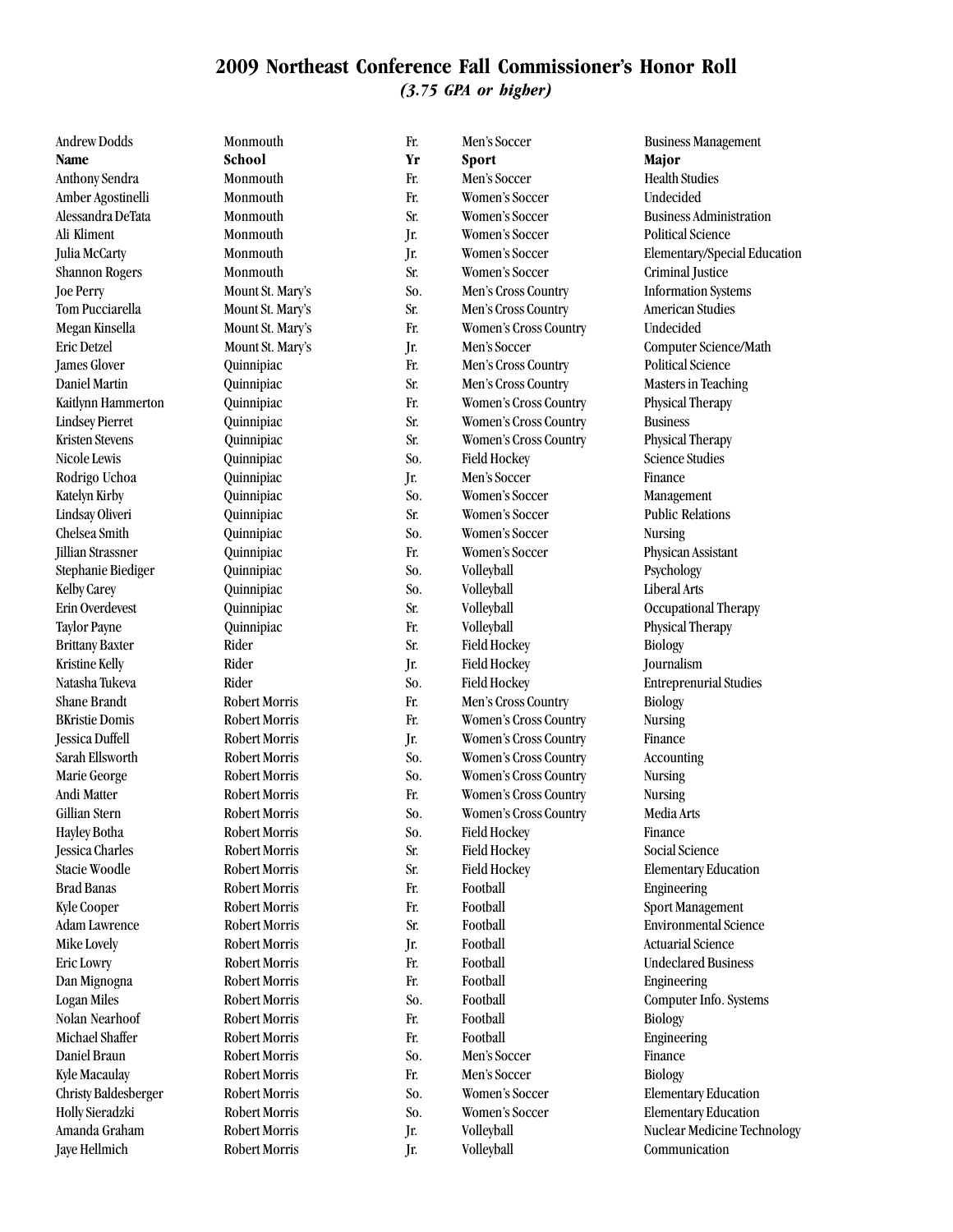Addie Jennings Robert Morris Jr. Volleyball Biology **Name School Yr Sport Major** Corinne Moser Robert Morris Jr. Volleyball Finance Jessy Nelko Robert Morris Sr. Volleyball Environmental Science Michael Bellio Sacred Heart Sr. Men's Cross Country Biological/Biomedical Sciences Timothy Calcagni Sacred Heart Fr. Men's Cross Country Undecided Elizabeth Corvese Sacred Heart Fr. Women's Cross Country Undecided Kim DeLoreto Sacred Heart Jr. Women's Cross Country Psychology Michelle Navarro Sacred Heart Fr. Women's Cross Country Visual and Performing Arts Cristina Soares Sacred Heart Sr. Women's Cross Country Foreign Languages Hannah Robinson Sacred Heart Jr. Field Hockey Business Kelsey Zeyher Sacred Heart Sr. Field Hockey Business David Comerford Sacred Heart Fr. Football Undecided Justin Swisher Sacred Heart So. Football Business Luke Wischnowski Sacred Heart Fr. Football Undecided Denis Brunotte Sacred Heart Gr. Men's Soccer Liberal Arts and Sciences Alexander Fait Sacred Heart So. Men's Soccer Business Jillian Goodwin Sacred Heart Jr. Women's Soccer Biological and Biomedical Sciences . Samantha Kee Sacred Heart So. Women's Soccer Biological and Biomedical Sciences . Heather Quevillon Sacred Heart So. Women's Soccer Business Annie Archer Sacred Heart Sr. Volleyball Business Nicole Morales Sacred Heart Fr. Volleyball Undecided Maria Kashavelova St. Francis (NY) Jr. Volleyball International Business Thalita Paladino St. Francis (NY) Jr. Volleyball Health Promotions Zachary Burns Saint Francis (PA) So. Men's Cross Country English/Secondary Education Shaun Foley Saint Francis (PA) Fr. Men's Cross Country Physician Assistant Sean Kirby Saint Francis (PA) Fr. Men's Cross Country Physician Assistant Calley Bridges Saint Francis (PA) So. Women's Cross Country Marketing Kathleen Cianci Saint Francis (PA) So. Women's Cross Country Elementary/Special Education Anna Hoffman Saint Francis (PA) Sr. Women's Cross Country Elementary/Special Education Rebecca Webster Saint Francis (PA) Fr. Women's Cross Country Physical Therapy Julie Yasko Saint Francis (PA) Sr. Women's Cross Country Marketing Tia Dudukovich Saint Francis (PA) Sr. Field Hockey Physician Assistant Christopher Buzas Saint Francis (PA) Jr. Football Biology John Kelly Saint Francis (PA) So. Football Sociology Jeffrey Wasilewski Saint Francis (PA) Fr. Football Finance Kyle Driscoll Saint Francis (PA) Jr. Men's Soccer Accounting Michael Gagliano Saint Francis (PA) Sr. Men's Soccer Elementary/Special Education Tamas Maffey-Stumpe Saint Francis (PA) Fr. Men's Soccer Political Science Sean O'Reilly Saint Francis (PA) So. Men's Soccer Management Info. Systems Seamus Ryder Saint Francis (PA) Fr. Men's Soccer Exploratory Jessica Boyer Saint Francis (PA) Sr. Women's Soccer Engineering Laura Stayrook Saint Francis (PA) Fr. Women's Soccer Physician Assistant Rachel Capizzi Saint Francis (PA) Jr. Volleyball Mathematics Kierstin Kiser Saint Francis (PA) Fr. Volleyball Biology/Pre-Professional Biology/Pre-Professional Danielle Reese Saint Francis (PA) Fr. Volleyball Business Administration Lauren Wingard Saint Francis (PA) Fr. Volleyball Physical Therapy Laura Xiques Saint Francis (PA) Fr. Volleyball Physical Therapy Brian Halling Wagner Gr. Men's Cross Country Education Dylan Moulton Wagner So. Men's Cross Country Business Administration Derek Rammelkamp Wagner Jr. Men's Cross Country Chemistry Zachary Spector Wagner So. Men's Cross Country Undeclared Jason Hyland Wagner Fr. Football Undeclared Matthew McGuinness Wagner Fr. Football Undeclared David Meeks Wagner Fr. Football Undeclared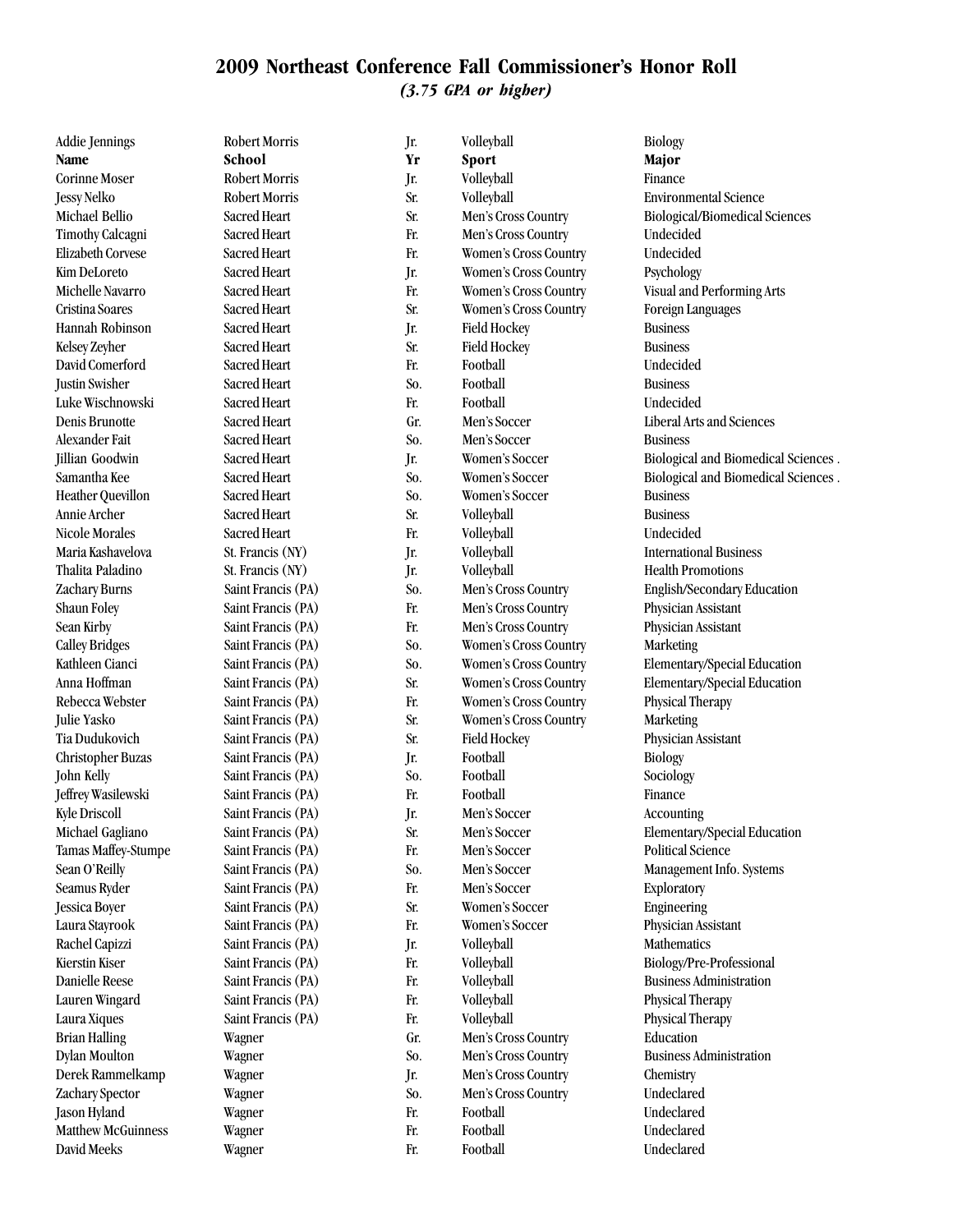| Patrick O'Connor      | Wagner | Fr. | Football       | Undeclared                     |
|-----------------------|--------|-----|----------------|--------------------------------|
| Ryan Pentz            | Wagner | Jr. | Football       | <b>Business Administration</b> |
| Name                  | School | Yr  | <b>Sport</b>   | Major                          |
| Justin Sciarra        | Wagner | Fr. | Football       | Undeclared                     |
| Ariane Ackerman       | Wagner | Fr. | Women's Soccer | Undeclared                     |
| Jessica Balling       | Wagner | Jr. | Women's Soccer | <b>Business Administration</b> |
| AKatherine Keown      | Wagner | Fr. | Women's Soccer | Undeclared                     |
| <b>Terryn Marette</b> | Wagner | So. | Women's Soccer | <b>Biology</b>                 |
| <b>Misty Munson</b>   | Wagner | Fr. | Women's Soccer | <b>Undeclared</b>              |
| Jessica Panarella     | Wagner | Fr. | Women's Soccer | Physician Assistant            |
| Whitney Prindible     | Wagner | Jr. | Women's Soccer | <b>Business Administration</b> |
| Julie Vigliotti       | Wagner | Fr. | Women's Soccer | <b>Undeclared</b>              |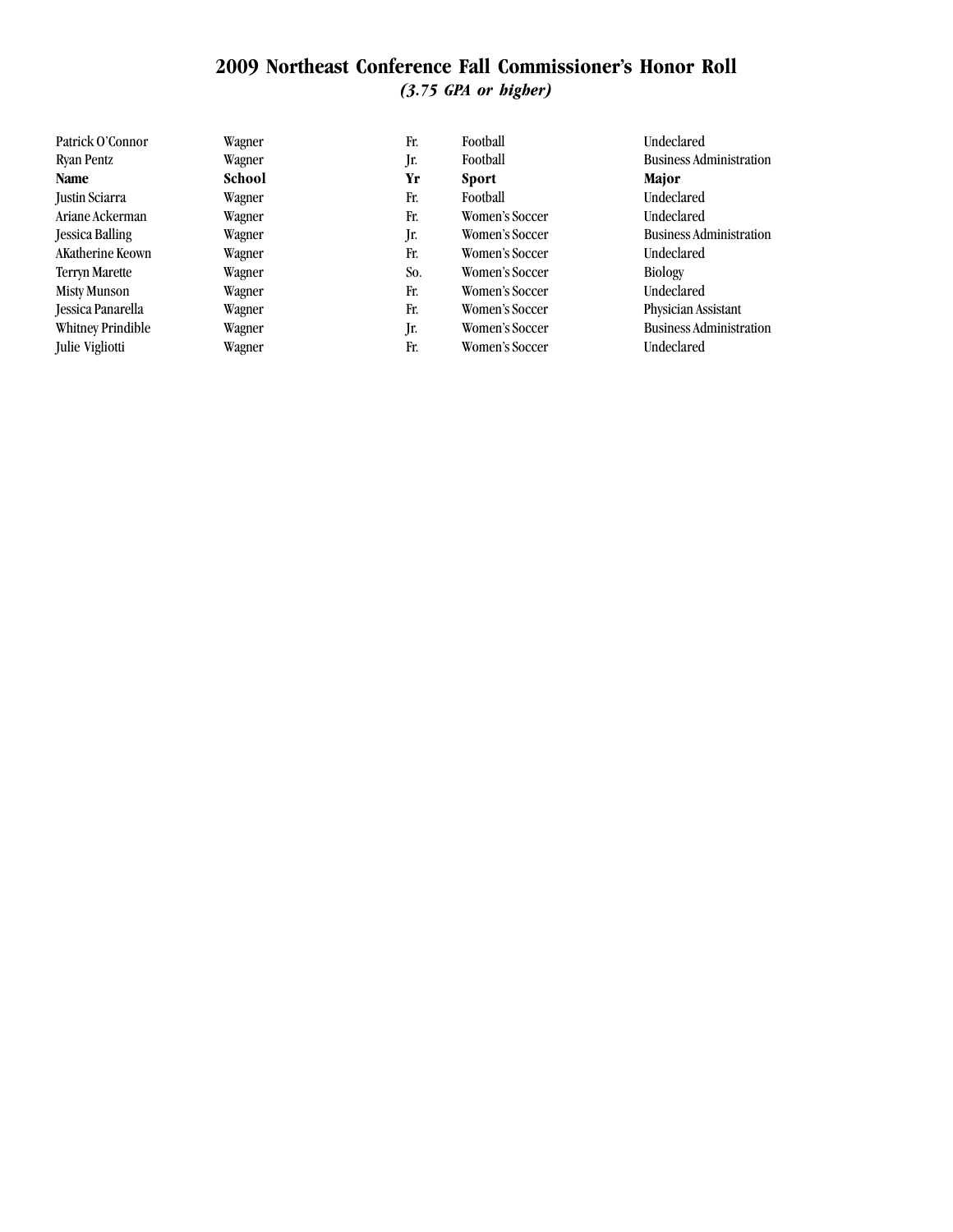Robert Morris Sr Men's Indoor Track & Field Environmental Science Science Assembly

**Name School Yr Sport Major** Dianna Molenko Adelphi Sr Women's Bowling Education Gina Lella Adelphi Jr Women's Bowling Environmental Science Danielle Merino Adelphi Jr Women's Bowling Education Elizabeth Heabert Adelphi So Women's Bowling Psychology Samantha Morlack Adelphi Fr Women's Bowling Psychology Danielle Douglas Bryant Fr Women's Basketball Undeclared Colin Gannon Bryant Fr. Men's Indoor Track & Field Undeclared Scott Twardowski Bryant Bryant Jr Men's Indoor Track & Field Actuarial Math Margaret Dickinson Bryant Bryant Sr Women's Swimming & Diving Marketing Brooke Bailey Central Connecticut State Fr Women's Basketball Undeclared Emily Rose Central Connecticut State Sr Women's Basketball Marketing Katrina Ainsworth Central Connecticut State So Women's Indoor Track & Field English/Element: Katherine Bossardet Central Connecticut State Jr Women's Indoor Track & Field English Nicole Frantz Central Connecticut State Fr Women's Indoor Track & Field English/Elementary English/Elementary Rebecca Palmer Central Connecticut State Fr Women's Indoor Track & Field Political Science Brianna Pitino Central Connecticut State Fr Women's Indoor Track & Field Undeclared Meghan Kelly Fairleigh Dickinson So Women's Bowling So Undeclared/Education Undeclared/Education Evgeniya Tyrtova Fairleigh Dickinson So Women's Fencing Nursing Ahmed Amarouch Fairleigh Dickinson Fr Men's Indoor Track & Field Management Kimutai Bett Fairleigh Dickinson So Men's Indoor Track & Field Biochemistry Dwanya Freeland Fairleigh Dickinson Fr Women's Indoor Track & Field Management Tara Kinnaugh Fairleigh Dickinson Fr Women's Indoor Track & Field Biology/Environmental Science Biology/Environmental Science Science Science Biology/Environmental Science Science Science Science Science Science Science Sc Lena Kraus Fairleigh Dickinson Jr Women's Indoor Track & Field Finance Chelsea Adam Kutztown So Women's Bowling Comm Design Jason Lakritz Long Island Gr Men's Indoor Track & Field Physical Training Desiree Conley Long Island Jr Women's Indoor Track & Field Accounting Elizabeth Gadziala Monmouth Fr Women's Basketball Biology Erin Rooney Monmouth Fr Women's Basketball Biology Samantha Schanuel Monmouth Jr Women's Basketball Business Administration of Basketball Business Administration Carly Thibault Monmouth Fr Women's Basketball Undecided Vincent DuVernois Monmouth Fr Men's Indoor Track & Field Undecided Zachary Krupka Monmouth Jr Men's Indoor Track & Field Business Administration of Business Administration of Mon Alexandra Casares Monmouth Fr Women's Indoor Track & Field Spanish Education Myra Dabkowski Monmouth So Women's Indoor Track & Field Mathematics Kristin Ingegnere Monmouth Fr Women's Indoor Track & Field Health Studies Melissa Reigles Monmouth Fr Women's Indoor Track & Field International Business Archives Archives Archives Archives Archives Archives Archives Archives Archives Archives Archives Archives Archives Archives Archives Archive Colleen Rutecki Monmouth So Women's Indoor Track & Field Business Juliet Smith Monmouth So Women's Indoor Track & Field Business Crystal Stein Monmouth Sr Women's Indoor Track & Field Communications Erin Szulewski Monmouth Jr Women's Indoor Track & Field Business Marketing Business Marketing and Business Marketing and Business Marketing and Business Marketing and Business Marketing and Business Marketing and Business Louis Gibilisco Mount St. Mary's Jr Men's Indoor Track & Field Music Joseph Perry Mount St. Mary's So Men's Indoor Track & Field Information Systems Kathryn Crumbaugh Mount St. Mary's Fr Women's Indoor Track & Field Business Megan Kinsella Mount St. Mary's Fr Women's Indoor Track & Field Undecided Maggie O'Connell Dubois Mount St. Mary's Sr Women's Swimming & Diving Elementary Educ Amy Brehm New Jersey City So Women's Bowling History & Secondary Reservation of the New Jersey City Alyssa Jann Quinnipiac Jr Women's Basketball Science Studies Abigail Airoldi Quinnipiac Fr Women's Indoor Track & Field Physical Therapy Amanda Duggan Quinnipiac Jr Women's Indoor Track & Field Veterinary Kaitlyn Hammerton Quinnipiac So Women's Indoor Track & Field Physical Therapy Lindsey Pierret **Quinnipiac** Sr Women's Indoor Track & Field Entrepreneurialism Alexandra Seitz Quinnipiac Fr Women's Indoor Track & Field Economics Treadwell Lewis Robert Morris Fr Men's Basketball Undecided  $\begin{array}{ccc}\n\text{Jasmine Tate} & \text{Robert Morris} \\
\text{Michael Bowman} & \text{Robert Morris} \\
\text{Robert Morris} & \text{Sr} & \text{Men's Indoor Track & Field} \\
\end{array} \qquad \begin{array}{ccc}\n\text{Commutation} \\
\text{Conmutation} \\
\end{array}$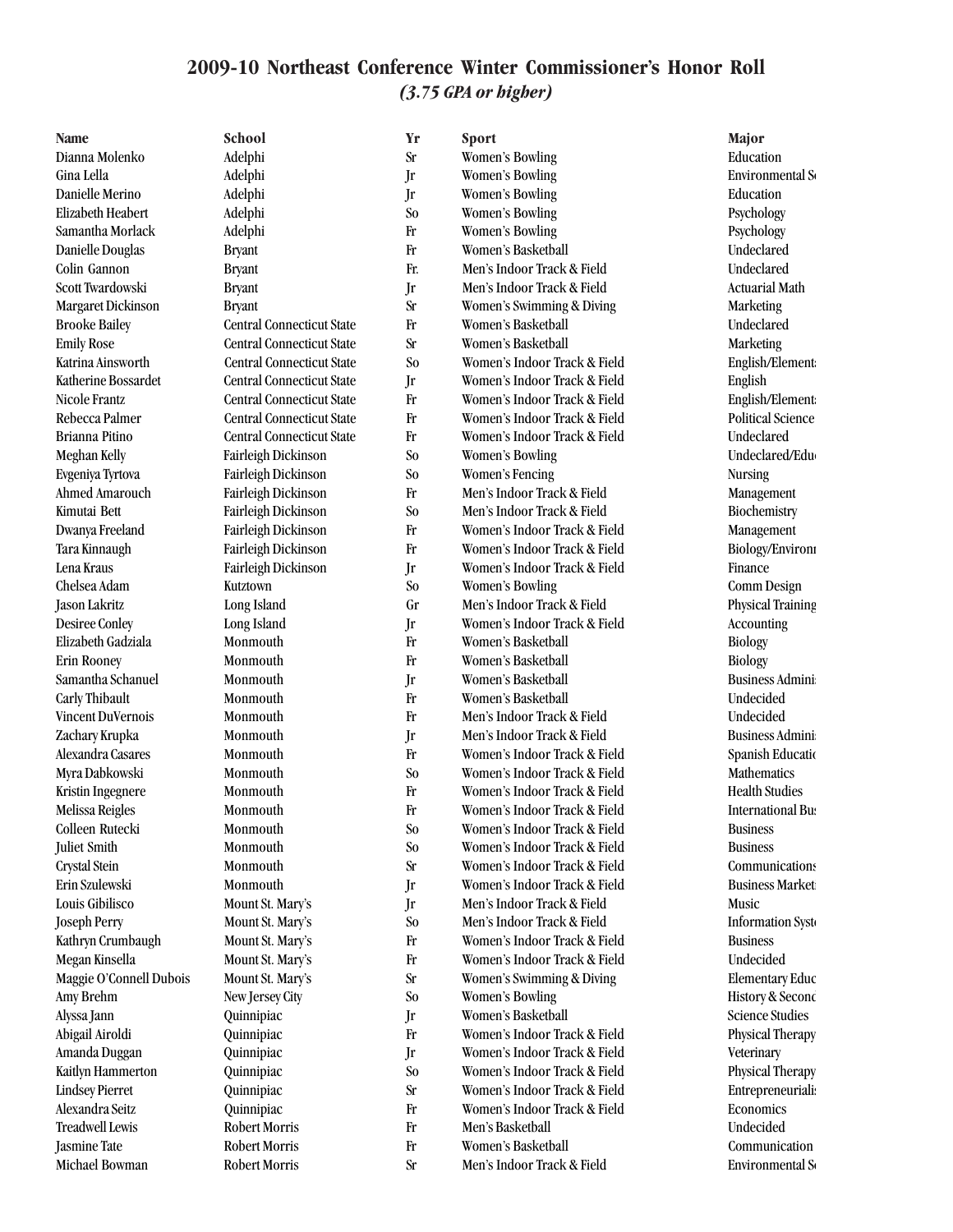**Name School Yr Sport Major** Robert Saltsgiver Robert Morris Fr Men's Indoor Track & Field Engineering Taylor Crawford Robert Morris Fr Women's Indoor Track & Field Special Education Kristie Domis Robert Morris Fr Women's Indoor Track & Field Nursing Jessica Duffell Robert Morris Jr Women's Indoor Track & Field Finance Sarah Ellsworth Robert Morris So Women's Indoor Track & Field Accounting Casey Folga Robert Morris Fr Women's Indoor Track & Field Communication Marie George Robert Morris So Women's Indoor Track & Field Nursing Andi Matter **Robert Morris** Fr Women's Indoor Track & Field Nursing Corinne Moser Robert Morris Jr Women's Indoor Track & Field Finance Nick Greenbacker Sacred Heart So Men's Basketball Business Alisa Apo Sacred Heart Jr Women's Basketball Business Kiley Evans Sacred Heart Fr Women's Basketball Undecided D'Anna Farmer Sacred Heart So Women's Bowling Biological Sciences Marissa Gagliardi Sacred Heart Sr Women's Bowling Business Virginia Weinmann Sacred Heart Jr Women's Bowling Psychology Jacqueline Willy Sacred Heart Fr Women's Bowling Undecided Brian Germain Sacred Heart Gr Men's Indoor Track & Field Psychology Scott Kasper Sacred Heart Jr Men's Indoor Track & Field Business Matthew Lyhne Sacred Heart Fr Men's Indoor Track & Field Undecided Yasin Vohra Sacred Heart Jr Men's Indoor Track & Field Biological Sciences Matthew Wagner Sacred Heart Fr Men's Indoor Track & Field Undecided Julianne Cappadona Sacred Heart Fr Women's Indoor Track & Field Nursing Elizabeth Corvese Sacred Heart Fr Women's Indoor Track & Field Undecided Kimberly DeLoreto Sacred Heart Jr Women's Indoor Track & Field Psychology Michelle Navarro Sacred Heart Fr Women's Indoor Track & Field Visual and Performi Cristina Soares Sacred Heart Sacred Heart Sr Women's Indoor Track & Field Foreign Language Stephanie Walters Sacred Heart Fr Women's Swimming & Diving Undecided Amanda Zullo Sacred Heart Sr Women's Swimming & Diving Exercise Science Richard Clark St. Francis (NY) So Men's Basketball St. Econ./Finance and Mgt. 2011 Stefan Perunicic St. Francis (NY) So Men's Basketball Economics/Finance Alexandra Stein St. Francis (NY) Sr Women's Bowling Physical Education Dominque Burrus St. Francis (NY) So Women's Indoor Track & Field Management Nemanja Simonovic St. Francis (NY) Jr Men's Swimming Biomonics and Political Science St. Francis (NY) Jr Men's Swimming Tamas Toth St. Francis (NY) So Men's Swimming Management Management Campbell Bird St. Francis (NY) So Women's Swimming & Diving English Alexandra Santo St. Francis (NY) So Women's Swimming & Diving History Paloma Szivos St. Francis (NY) So Women's Swimming & Diving Managment Erin White St. Francis (NY) Sr Women's Swimming & Diving Psychology Kurt Hoffman Saint Francis (PA) Sr Men's Basketball Saint Erancis (PA) Sr Men's Basketball Mathematics/Secon Zachary Burns Saint Francis (PA) So Men's Indoor Track & Field English/Secondary 1 Shaun Foley Saint Francis (PA) Francis Hen's Indoor Track & Field Physician Assistant Sean Kirby Saint Francis (PA) Francis Hen's Indoor Track & Field Physician Assistant Anthony Rusonis Saint Francis (PA) So Men's Indoor Track & Field Public Admin./Soci Calley Bridges Saint Francis (PA) So Women's Indoor Track & Field Marketing Danielle Burton Saint Francis (PA) Jr Women's Indoor Track & Field History/Secondary I Kathleen Cianci Saint Francis (PA) So Women's Indoor Track & Field Elementary/Special Elementary/Special Anna Hoffman Saint Francis (PA) Sr Women's Indoor Track & Field Elementary/Special Julia Morey Saint Francis (PA) So Women's Indoor Track & Field Accounting Rebecca Webster Saint Francis (PA) Fr Women's Indoor Track & Field Physical Therapy Julie Yasko Saint Francis (PA) Sr Women's Indoor Track & Field Marketing Elyse Dobrick Saint Francis (PA) Jr Women's Swimming & Diving Physician Assistant Jessica Dunn Saint Francis (PA) So Women's Swimming & Diving Nursing Madison Madore Saint Francis (PA) Fr Women's Swimming & Diving Physician Assistant Hanna Yttring Saint Francis (PA) Jr Women's Swimming & Diving Marketing Dylan Moulton Wagner So Men's Indoor Track & Field Business Administration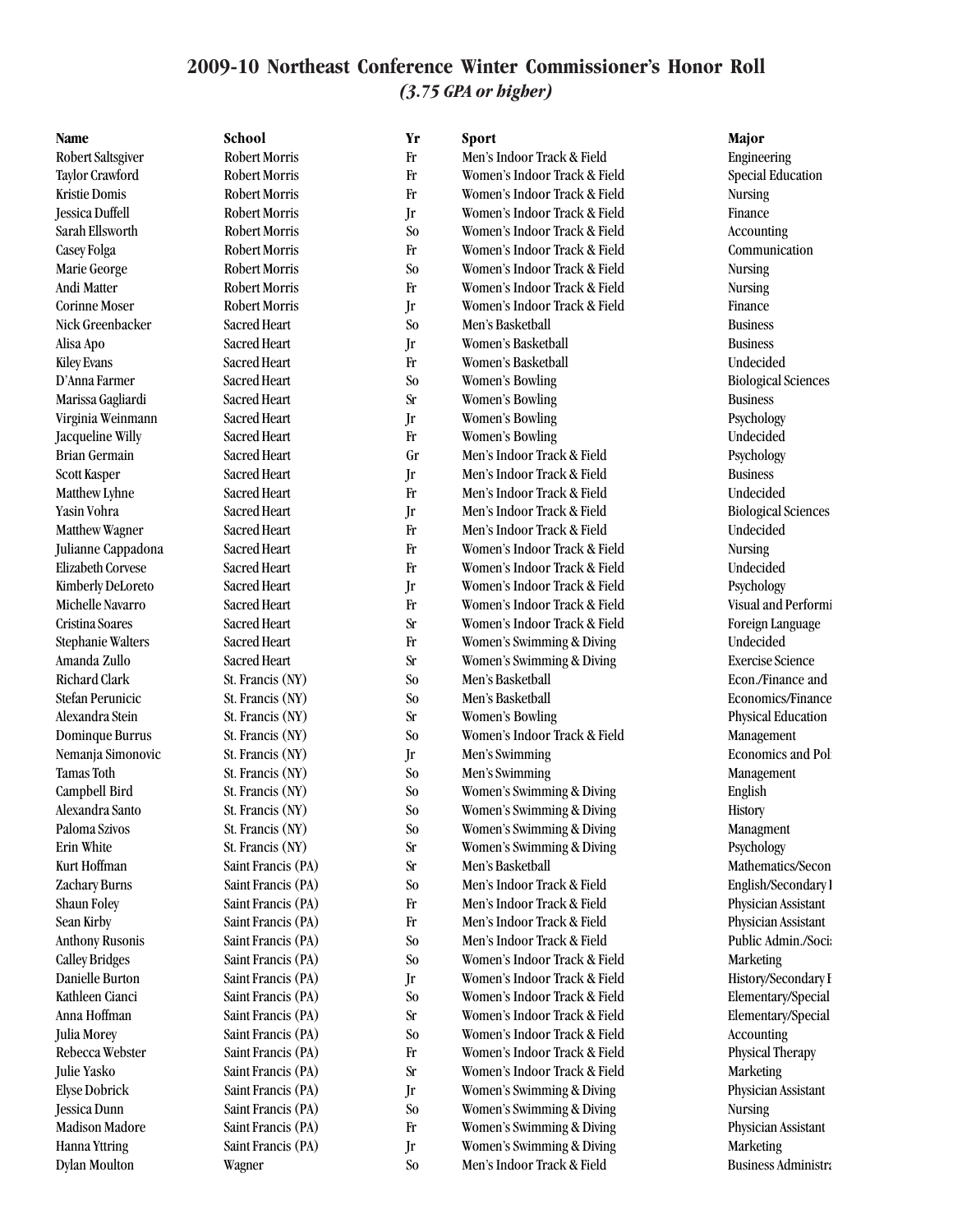| Name                   | School | Yr             | Sport                        | <b>Major</b>              |
|------------------------|--------|----------------|------------------------------|---------------------------|
| Derek Rammelkamp       | Wagner | -lr            | Men's Indoor Track & Field   | Chemistry                 |
| Zachary Spector        | Wagner | S <sub>o</sub> | Men's Indoor Track & Field   | Undeclared                |
| <b>Jessica Balling</b> | Wagner | Ir.            | Women's Indoor Track & Field | <b>Business Administr</b> |
| Andrea Dombek          | Wagner | Fr.            | Women's Indoor Track & Field | Undeclared                |
| Amanda Gland           | Wagner | Sr.            | Women's Indoor Track & Field | <b>History</b>            |
| <b>Tatum Colitz</b>    | Wagner | Fr.            | Women's Swimming & Diving    | Undeclared                |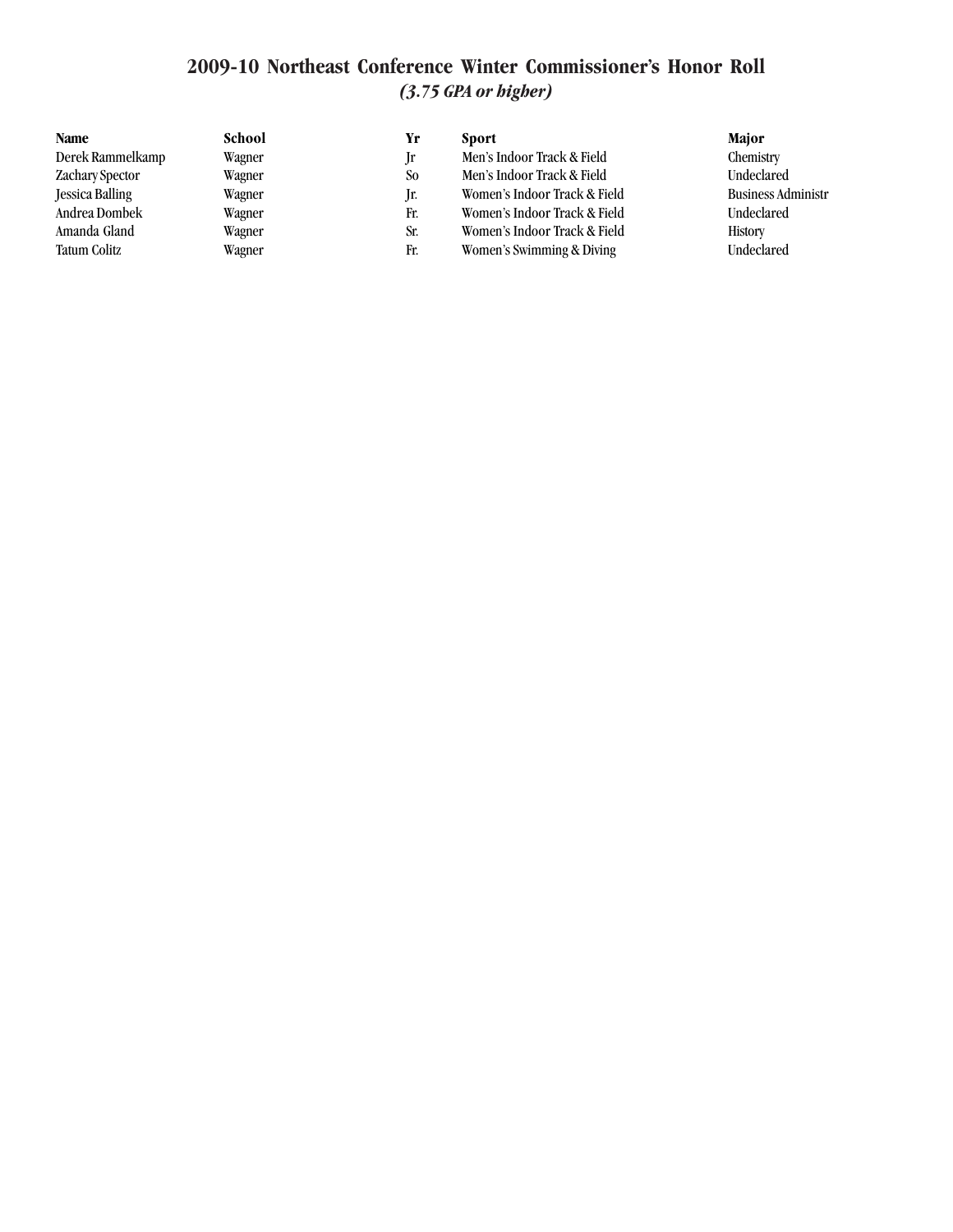**Name School Yr. Sport Major** Kelly Cocco Bryant Fr. Softball Undeclared Cristian Balestrieri Bryant Jr. Men's Tennis Accounting Andres Orobitg **Bryant** Bryant So. Men's Tennis International Business Finances Orobitg Martha Chapman Bryant So. Women's Tennis Accounting Chelsea Downing Bryant Bryant Sr. Women's Tennis Finance Morganne Downing Bryant Jr. Women's Tennis Marketing Patrick Decker Bryant Bryant Fr. Men's Outdoor Track & Field Undeclared Colin Gannon Bryant Fr. Men's Outdoor Track & Field Undeclared Scott Twardowski Bryant Bryant Jr. Men's Outdoor Track & Field Actuarial Mathematics Megan Robertson Bryant Fr. Women's Outdoor Track & Field Undeclared Kate Hoffman Central Connecticut State Fr. Softball State Management Mohamed Hrezi Central Connecticut State Fr. Men's Outdoor Track & Field Accounting Katrina Ainsworth Central Connecticut State So. Women's Outdoor Track & Field English Katherine Bossardet Central Connecticut State Jr. Women's Outdoor Track & Field English Nicole Frantz Central Connecticut State Fr. Women's Outdoor Track & Field Elementary Education Rebecca Palmer Central Connecticut State Fr. Women's Outdoor Track & Field Political Science Brianna Pitino Central Connecticut State Fr. Women's Outdoor Track & Field Art Education Raymond Courtney Fairleigh Dickinson So. Baseball So. Communications Corey Jeffers Fairleigh Dickinson Sr. Baseball Criminal Justice Richard Buck Fairleigh Dickinson Sr. Men's Golf Criminal Justice Eva Mayr Fairleigh Dickinson Sr. Women's Golf Master's in Business Maire Shaughnessy Fairleigh Dickinson Fr. Softball Biology Mark Hemy Fairleigh Dickinson Fr. Men's Tennis Finance Ted Segerfors Fairleigh Dickinson Fr. Men's Tennis Finance Elmine Botes Fairleigh Dickinson So. Women's Tennis Electrical Engineering Julija Korshunova Fairleigh Dickinson Sr. Women's Tennis Finance Julia Prantl Fairleigh Dickinson So. Women's Tennis Management Ahmed Amorouch Fairleigh Dickinson Fr. Men's Outdoor Track & Field Management Kimutai Bett Fairleigh Dickinson So. Men's Outdoor Track & Field Biochemistry Reyon John Fairleigh Dickinson Sr. Men's Outdoor Track & Field Public Administration Lena Kraus Fairleigh Dickinson Jr. Women's Outdoor Track & Field Finance Gregory DeSantis Long Island Sr. Baseball Management/Marketing Andrea Staudacher Long Island Jr. Women's Golf Management Jacqueline Simonian Long Island So. Women's Lacrosse Biology Christie Wienckowski Long Island Sr. Women's Lacrosse Management/Marketing Lindsey Walker Long Island Fr. Softball Journalism Jason Lakritz Long Island Gr. Men's Outdoor Track & Field Physical Therapy Desiree Conley Long Island Jr. Women's Outdoor Track & Field Media Arts Keri Cresbaugh Monmouth Fr. Women's Lacrosse Business Allison Geoghan Monmouth Jr. Women's Lacrosse Biology Renae Hill **Monmouth** Jr. Women's Lacrosse Fine Arts Bhalla Harveer Monmouth Fr. Women's Tennis Business Economics Marion Easley Monmouth Sr. Men's Outdoor Track & Field Educational Counseling Terrell Gissendanner Monmouth Gr. Men's Outdoor Track & Field Liberal Studies Zachary Krupka Monmouth Jr. Men's Outdoor Track & Field Business Accounting Alexandra Casares Monmouth Fr. Women's Outdoor Track & Field Foreign Language Shannon Rogers Monmouth Sr. Women's Outdoor Track & Field Criminal Justice Rachel Ruggiano Monmouth Sr. Women's Outdoor Track & Field Business Accounting Colleen Rutecki Monmouth So. Women's Outdoor Track & Field Business Accounting Juliet Smith Monmouth So. Women's Outdoor Track & Field Business Accounting Erin Szulewski Monmouth Jr. Women's Outdoor Track & Field Business Marketing Michael Foster Mount St. Mary's So. Baseball Siology Biology Zach Hellman Mount St. Mary's Jr. Baseball Accounting/Business Kyle Kane Mount St. Mary's Jr. Baseball Philisophy Mark Quaranta **Mount St. Mary's** Fr. Baseball Business Business Christinia Koerper Mount St. Mary's Sr. Women's Golf Special/Elementary Education Special/Elementary Education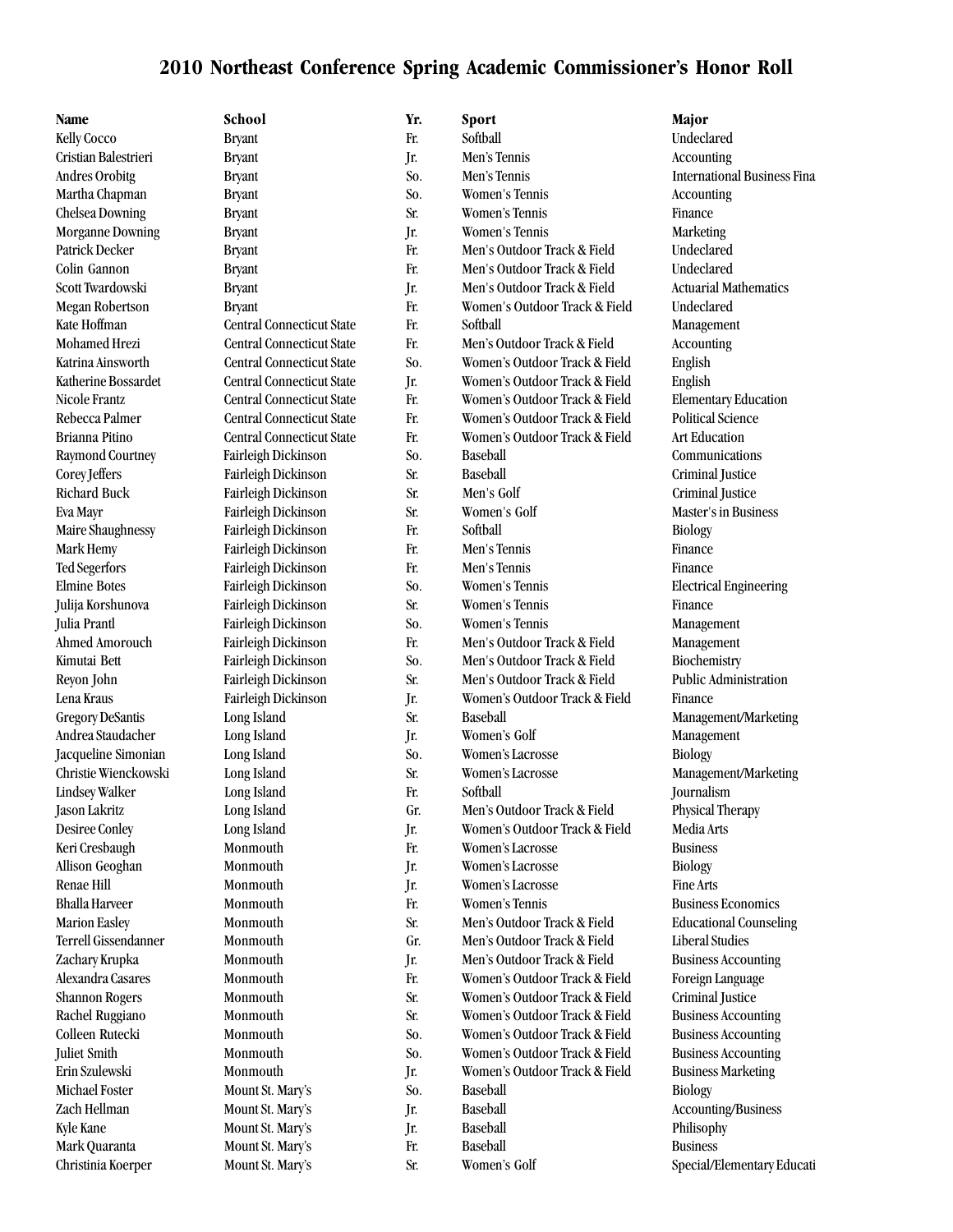| <b>Andrew Scalley</b>    | Mount St. Mary's     | Fr. | Men's Lacrosse                | Undecided                     |
|--------------------------|----------------------|-----|-------------------------------|-------------------------------|
| <b>Name</b>              | School               | Yr. | Sport                         | Major                         |
| Dan Stranix              | Mount St. Mary's     | Fr. | Men's Lacrosse                | <b>Business</b>               |
| Jake Willertz            | Mount St. Mary's     | So. | Men's Lacrosse                | <b>Business</b>               |
| Meaghan Conlon           | Mount St. Mary's     | So. | <b>Women's Lacrosse</b>       | Biology                       |
| Aly Jost                 | Mount St. Mary's     | Jr. | Women's Lacrosse              | Criminal Justice/Sociology    |
| Jackie Kearney           | Mount St. Mary's     | Sr. | Women's Lacrosse              | Mathematics                   |
| Michael Salomon          | Mount St. Mary's     | Fr. | Men's Tennis                  | Undecided                     |
| <b>Joe Perry</b>         | Mount St. Mary's     | So. | Men's Outdoor Track & Field   | <b>Information Systems</b>    |
| Katherine Crumbaush      | Mount St. Mary's     | Fr. | Women's Outdoor Track & Field | <b>Business</b>               |
| Hanna Dubois             | Mount St. Mary's     | Jr. | Women's Outdoor Track & Field | <b>Elementary Education</b>   |
| Heather Gula             | Mount St. Mary's     | Fr. | Women's Outdoor Track & Field | <b>Biology</b>                |
| Megan Kinsella           | Mount St. Mary's     | Fr. | Women's Outdoor Track & Field | Undecided                     |
| Spencer Kane             | Quinnipiac           | So. | Baseball                      | <b>Business</b>               |
| <b>Kevin Benzing</b>     | Quinnipiac           | Sr. | Men's Lacrosse                | History                       |
| John Binkowski           | Quinnipiac           | So. | Men's Lacrosse                | Criminal Justice              |
| Christopher Coppolecchia | Quinnipiac           | Jr. | Men's Lacrosse                | Physical Therapy              |
| Alex DeAlmeida           | Quinnipiac           | Sr. | Men's Lacrosse                | Finance                       |
| Zachary Dendas           | Quinnipiac           | Sr. | Men's Lacrosse                |                               |
| <b>Theodore Dimond</b>   |                      |     |                               | History<br>Finance            |
|                          | Quinnipiac           | Sr. | Men's Lacrosse                |                               |
| Drew Falkenhan           | Quinnipiac           | Sr. | Men's Lacrosse                | Marketing                     |
| Derek Flynn              | Quinnipiac           | Jr. | Men's Lacrosse                | Mathematics                   |
| Kyle Gilday              | Quinnipiac           | Fr. | Men's Lacrosse                | Accounting                    |
| Jakub Glebocki           | Quinnipiac           | Sr. | Men's Lacrosse                | Criminal Justice              |
| <b>Basil Kostaras</b>    | Quinnipiac           | So. | Men's Lacrosse                | <b>Business Management</b>    |
| Jaclyn Keleher           | Quinnipiac           | So. | Women's Lacrosse              | Physical Therapy              |
| Lyndsey Banach           | Quinnipiac           | Sr. | Women's Lacrosse              | Mathematics                   |
| Kaitlyn Vennard          | Quinnipiac           | Sr. | Women's Lacrosse              | Physicians Assistant          |
| Keiley Indivero          | Quinnipiac           | Sr. | Women's Lacrosse              | Radiology                     |
| Kelly Bruneau            | Quinnipiac           | Sr. | Women's Lacrosse              | Economics                     |
| Christine Bourdeau       | Quinnipiac           | Sr. | Softball                      | <b>Biology</b>                |
| Joelle Jacobsen          | Quinnipiac           | Sr. | Softball                      | Media Studies                 |
| Kelly Wall               | Quinnipiac           | Sr. | Softball                      | Mathematics                   |
| Charles Feldman          | Quinnipiac           | Sr. | Men's Tennis                  | <b>Business Management</b>    |
| Natalie Duckor           | Quinnipiac           | Jr. | Women's Tennis                | <b>Public Relations</b>       |
| Abigail Airoldi          | Quinnipiac           | So. | Women's Outdoor Track & Field | Physical Therapy              |
| Amanda Duggan            | Quinnipiac           | Jr. | Women's Outdoor Track & Field | Veterinary                    |
| <b>Lindsey Pierret</b>   | Quinnipiac           | Sr. | Women's Outdoor Track & Field | Entrepreneurship/Small Bus. 1 |
| Alexandra Seitz          | Quinnipiac           | So. | Women's Outdoor Track & Field | Economics                     |
| <b>Kristen Stevens</b>   | Quinnipiac           | Gr. | Women's Outdoor Track & Field | Physical Therapy              |
| Brandon Pompeani         | <b>Robert Morris</b> | Fr. | Men's Golf                    | <b>Undeclared Business</b>    |
| <b>Brock Pompeani</b>    | Robert Morris        | Fr. | Men's Golf                    | <b>Undeclared Business</b>    |
| Kevin Brownell           | <b>Robert Morris</b> | So. | Men's Lacrosse                | <b>Environmental Science</b>  |
| Rob Laughner             | Robert Morris        | Sr. | Men's Lacrosse                | Manufacturing Engineering     |
| <b>Stephen Lindsley</b>  | Robert Morris        | Fr. | Men's Lacrosse                | Accounting                    |
| Michael Meagher          | <b>Robert Morris</b> | So. | Men's Lacrosse                | Accounting                    |
| Nicholas Stoop           | Robert Morris        | Fr. | Men's Lacrosse                | <b>Biology</b>                |
| Emily Carlo              | Robert Morris        | So. | Women's Lacrosse              | <b>Nursing</b>                |
| <b>Gretchen Gailey</b>   | Robert Morris        | Fr. | <b>Women's Rowing</b>         | <b>Actuarial Science</b>      |
| Janessa Ganter           | Robert Morris        | Jr. | <b>Women's Rowing</b>         | <b>Nursing</b>                |
|                          | Robert Morris        |     |                               |                               |
| Aubrey Graham            |                      | So. | Women's Rowing                | <b>Applied Psychology</b>     |
| <b>Heather Lowery</b>    | <b>Robert Morris</b> | So. | <b>Women's Rowing</b>         | Communication                 |
| Amber Noorlag            | Robert Morris        | Jr. | <b>Women's Rowing</b>         | <b>Elementary Education</b>   |
| Dana Spellman            | Robert Morris        | Jr. | <b>Women's Rowing</b>         | <b>Nursing</b>                |
| Nicole Spellman          | Robert Morris        | Jr. | <b>Women's Rowing</b>         | <b>Nursing</b>                |
| Alexa Bryson             | <b>Robert Morris</b> | So. | Softball                      | Early Childhood Education     |
| Kayla Crooks             | Robert Morris        | Jr. | Softball                      | Communication                 |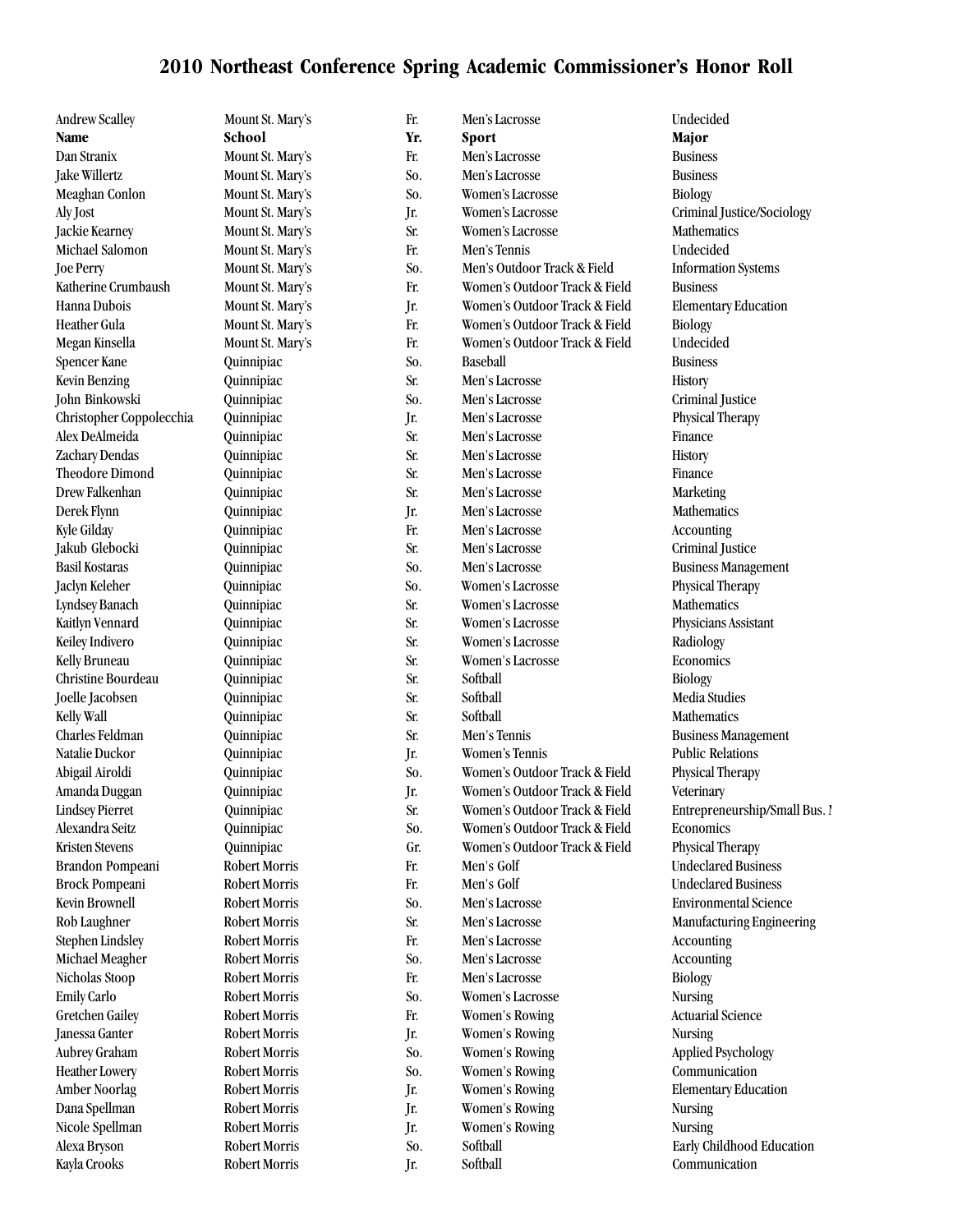| <b>Annie Dubovec</b>                     | <b>Robert Morris</b> | Jr.        | Softball                      | <b>Mathematics</b>                                    |
|------------------------------------------|----------------------|------------|-------------------------------|-------------------------------------------------------|
| Name                                     | School               | Yr.        | Sport                         | Major                                                 |
| <b>Britta Grafton</b>                    | <b>Robert Morris</b> | Fr.        | Softball                      | Sport Management                                      |
| Maritza Jimenez                          | <b>Robert Morris</b> | Fr.        | Softball                      | Engineering                                           |
| <b>Kyle Bradley</b>                      | <b>Robert Morris</b> | So.        | Men's Tennis                  | Sport Management                                      |
| Andre Coiro                              | <b>Robert Morris</b> | Fr.        | Men's Tennis                  | Marketing                                             |
| Nazari Dorosh                            | <b>Robert Morris</b> | Sr.        | Men's Tennis                  | Media Arts                                            |
| <b>Igor Neves</b>                        | <b>Robert Morris</b> | So.        | Men's Tennis                  | Economics                                             |
| Sara Meier                               | Robert Morris        | Jr.        | Women's Tennis                | Marketing                                             |
| Ektarina Rudneva                         | <b>Robert Morris</b> | So.        | Women's Tennis                | Finance                                               |
| Michael Bowman                           | <b>Robert Morris</b> | Sr.        | Men's Outdoor Track & Field   | <b>Environmental Science</b>                          |
| Robert Saltsgiver                        | Robert Morris        | Fr.        | Men's Outdoor Track & Field   | Engineering                                           |
| Taylor Crawford                          | <b>Robert Morris</b> | Fr.        | Women's Outdoor Track & Field | <b>Special Education</b>                              |
| Kristie Domis                            | Robert Morris        | Fr.        | Women's Outdoor Track & Field | <b>Nursing</b>                                        |
| Jessica Duffell                          | Robert Morris        | Jr.        | Women's Outdoor Track & Field | Finance                                               |
| Sarah Ellsworth                          | <b>Robert Morris</b> | So.        | Women's Outdoor Track & Field | Accounting                                            |
| Casey Folga                              | <b>Robert Morris</b> | Fr.        | Women's Outdoor Track & Field | Communication                                         |
| Marie George                             | <b>Robert Morris</b> | So.        | Women's Outdoor Track & Field | <b>Nursing</b>                                        |
| Andi Matter                              | <b>Robert Morris</b> | Fr.        | Women's Outdoor Track & Field | <b>Nursing</b>                                        |
| <b>Corinne Moser</b>                     | <b>Robert Morris</b> | Jr.        | Women's Outdoor Track & Field | Finance                                               |
| <b>Jared Balbach</b>                     | <b>Sacred Heart</b>  | Sr.        | Baseball                      | <b>Business</b>                                       |
| Corey Corcoran                           | Sacred Heart         | Sr.        | Baseball                      | <b>Biological Sciences</b>                            |
| <b>Josh Salah</b>                        | <b>Sacred Heart</b>  | Fr.        | Men's Golf                    | Undecided                                             |
| Taylor Coleman                           | <b>Sacred Heart</b>  | Fr.        | Women's Golf                  | Visual and Performing Arts                            |
| Alyssa Dorsey                            | Sacred Heart         | So.        | Women's Lacrosse              | <b>Business</b>                                       |
| Amanda Bradley                           | Sacred Heart         | Gr.        | Softball                      | <b>Business</b>                                       |
| <b>Taylor Froelich</b>                   | <b>Sacred Heart</b>  | Jr.        | Softball                      | <b>Business</b>                                       |
| Jinal Shah                               | <b>Sacred Heart</b>  | Sr.        | Men's Tennis                  | <b>Business</b>                                       |
| Chris Ujkic                              | <b>Sacred Heart</b>  | Jr.        | Men's Tennis                  | <b>Business</b>                                       |
| <b>Kate Donnelly</b>                     | <b>Sacred Heart</b>  | So.        | Women's Tennis                | <b>Business</b>                                       |
| <b>Delaney Downing</b>                   | Sacred Heart         | So.        | Women's Tennis                | <b>Business</b>                                       |
| Elizabeth Harrington                     | Sacred Heart         |            | Women's Tennis                | Mathematics                                           |
| <b>Julianne Kasinow</b>                  | Sacred Heart         | Jr.<br>Sr. | Women's Tennis                | <b>Business</b>                                       |
| Rebecca McMullin                         | Sacred Heart         | Fr.        | Women's Tennis                | <b>Legal Studies</b>                                  |
| Michael Bellio                           | <b>Sacred Heart</b>  | Sr.        | Men's Outdoor Track & Field   |                                                       |
|                                          | <b>Sacred Heart</b>  | Fr.        | Men's Outdoor Track & Field   | <b>Biological Sciences</b><br><b>Sport Management</b> |
| Timothy Calcagni<br><b>Brian Germain</b> | <b>Sacred Heart</b>  | Gr.        | Men's Outdoor Track & Field   |                                                       |
| <b>Scott Kasper</b>                      | Sacred Heart         |            | Men's Outdoor Track & Field   | Psychology<br><b>Business</b>                         |
|                                          |                      | Jr.        |                               |                                                       |
| Matthew Lyhne                            | Sacred Heart         | Fr.        | Men's Outdoor Track & Field   | Undecided                                             |
| Frank Morrone                            | Sacred Heart         | Jr.        | Men's Outdoor Track & Field   | English                                               |
| Yasin Vohra                              | <b>Sacred Heart</b>  | Jr.        | Men's Outdoor Track & Field   | <b>Biological Sciences</b>                            |
| Elizabeth Brombacker                     | Sacred Heart         | Jr.        | Women's Outdoor Track & Field | Info Technology                                       |
| <b>Elizabeth Corvese</b>                 | Sacred Heart         | Fr.        | Women's Outdoor Track & Field | Undecided                                             |
| Kimberly DeLoreto                        | Sacred Heart         | Jr.        | Women's Outdoor Track & Field | Psychology                                            |
| Michelle Navarro                         | <b>Sacred Heart</b>  | Fr.        | Women's Outdoor Track & Field | <b>Visual and Performing Arts</b>                     |
| Alyssa Selmquist                         | <b>Sacred Heart</b>  | Fr.        | Women's Outdoor Track & Field | Undecided                                             |
| Cristina Soares                          | Sacred Heart         | Sr.        | Women's Outdoor Track & Field | <b>Foreign Languages</b>                              |
| Alan Stuto                               | St. Francis (NY)     | Sr.        | Men's Golf                    | Management                                            |
| Campbell Bird                            | St. Francis (NY)     | So.        | Women's Waterpolo             | English                                               |
| Thalita Paladino                         | St. Francis (NY)     | Jr.        | Women's Waterpolo             | <b>Health Promotions</b>                              |
| Paloma Szivos                            | St. Francis (NY)     | So.        | Women's Waterpolo             | Management                                            |
| Dylan Holwell                            | Saint Francis (PA)   | So.        | Men's Golf                    | Accounting                                            |
| Andrew Krout                             | Saint Francis (PA)   | Fr.        | Men's Golf                    | Accounting                                            |
| Aaron Osysko                             | Saint Francis (PA)   | Sr.        | Men's Golf                    | Chemistry/Math                                        |
| Laura Smith                              | Saint Francis (PA)   | Jr.        | Women's Golf                  | Physician Assistant                                   |
| Katherine Dacanay                        | Saint Francis (PA)   | So.        | Women's Lacrosse              | History/Secondary Education                           |
| Danielle Pokusa                          | Saint Francis (PA)   | Jr.        | Women's Lacrosse              | Marketing                                             |
| <b>Kelly Cortese</b>                     | Saint Francis (PA)   | Sr.        | Softball                      | Accounting                                            |